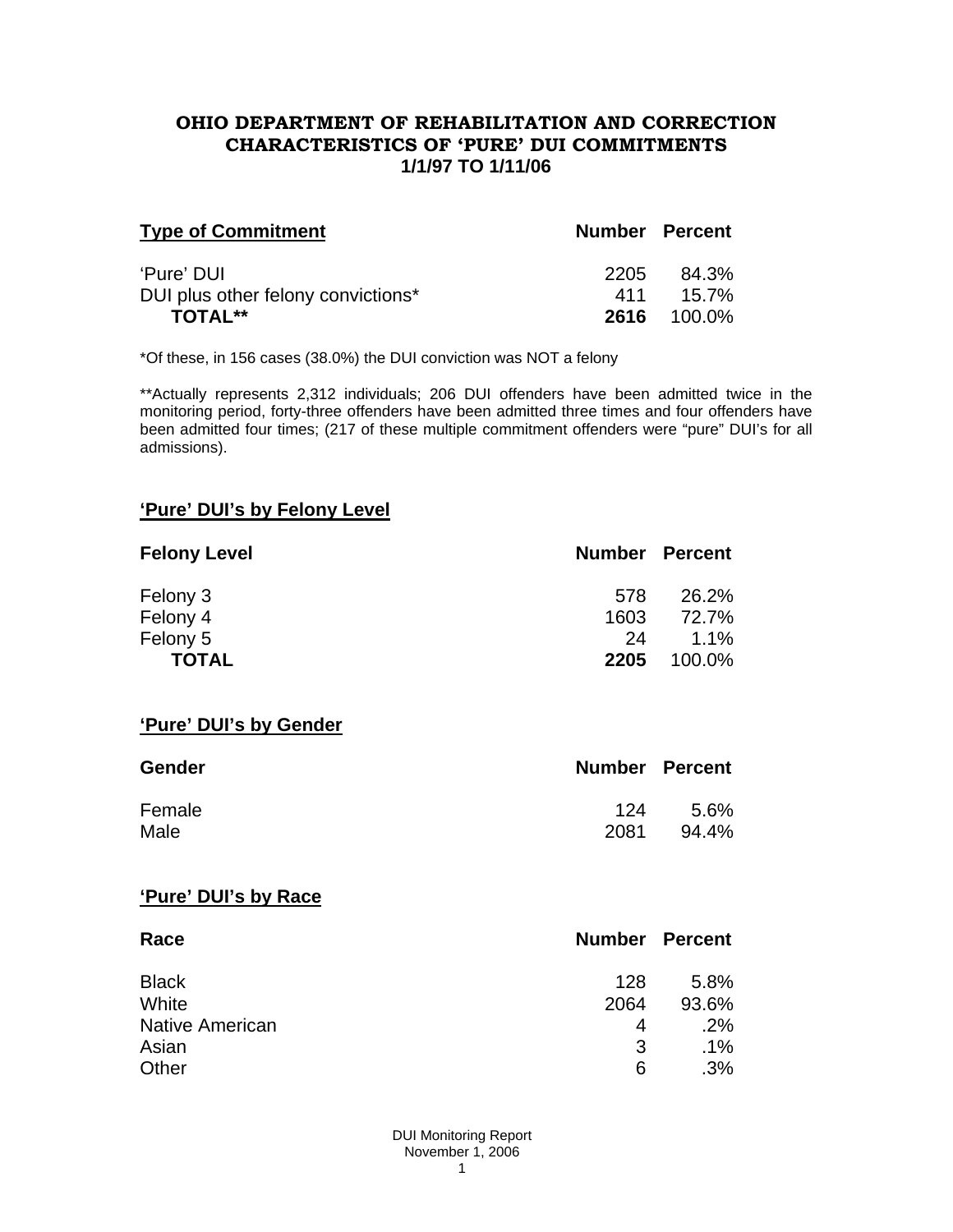# **'Pure' DUI's by Age at Commitment**

| <b>Age at Commitment</b> | <b>Number</b> | <b>Percent</b> |
|--------------------------|---------------|----------------|
| 25 and under             | 104           | 4.7%           |
| 26 to 30                 | 271           | 12.3%          |
| 31 to 35                 | 393           | 17.8%          |
| 36 to 40                 | 491           | 22.3%          |
| 41 to 45                 | 509           | 23.1%          |
| 46 to 50                 | 274           | 12.4%          |
| Over 50                  | 163           | $7.4\%$        |

| Range = $19$ to 77 | Median = $39$ |
|--------------------|---------------|
| Mean $= 38.9$      | Mode $= 38$   |

# **'Pure' DUI'S by Security Classification**

| <b>Security Level</b>                | <b>Number Percent</b> |        |
|--------------------------------------|-----------------------|--------|
| Level 1-A                            | 183                   | 8.3%   |
| Level 1-B                            | 1615                  | 73.2%  |
| Level 2                              | 262                   | 11.9%  |
| Level 3*                             | 144                   | 6.5%   |
| Level 4-B                            |                       | $.0\%$ |
| *Includes inmates still in reception |                       |        |

# **'Pure' DUI's by County of Commitment**

| <b>County of Commitment</b> | <b>Number</b> | <b>Percent</b> |
|-----------------------------|---------------|----------------|
| Cuyahoga                    | 189           | 8.6%           |
| Summit                      | 156           | 7.1%           |
| <b>Stark</b>                | 148           | 6.7%           |
| Hamilton                    | 128           | 5.8%           |
| <b>Butler</b>               | 102           | 4.6%           |
| Franklin                    | 101           | 4.6%           |
| Lorain                      | 97            | 4.4%           |
| Clermont                    | 86            | 3.9%           |
| Lake                        | 71            | 3.2%           |
| Portage                     | 62            | 2.8%           |
| Warren                      | 61            | 2.8%           |
| <b>All Other Counties</b>   | 1001          | 45.4%          |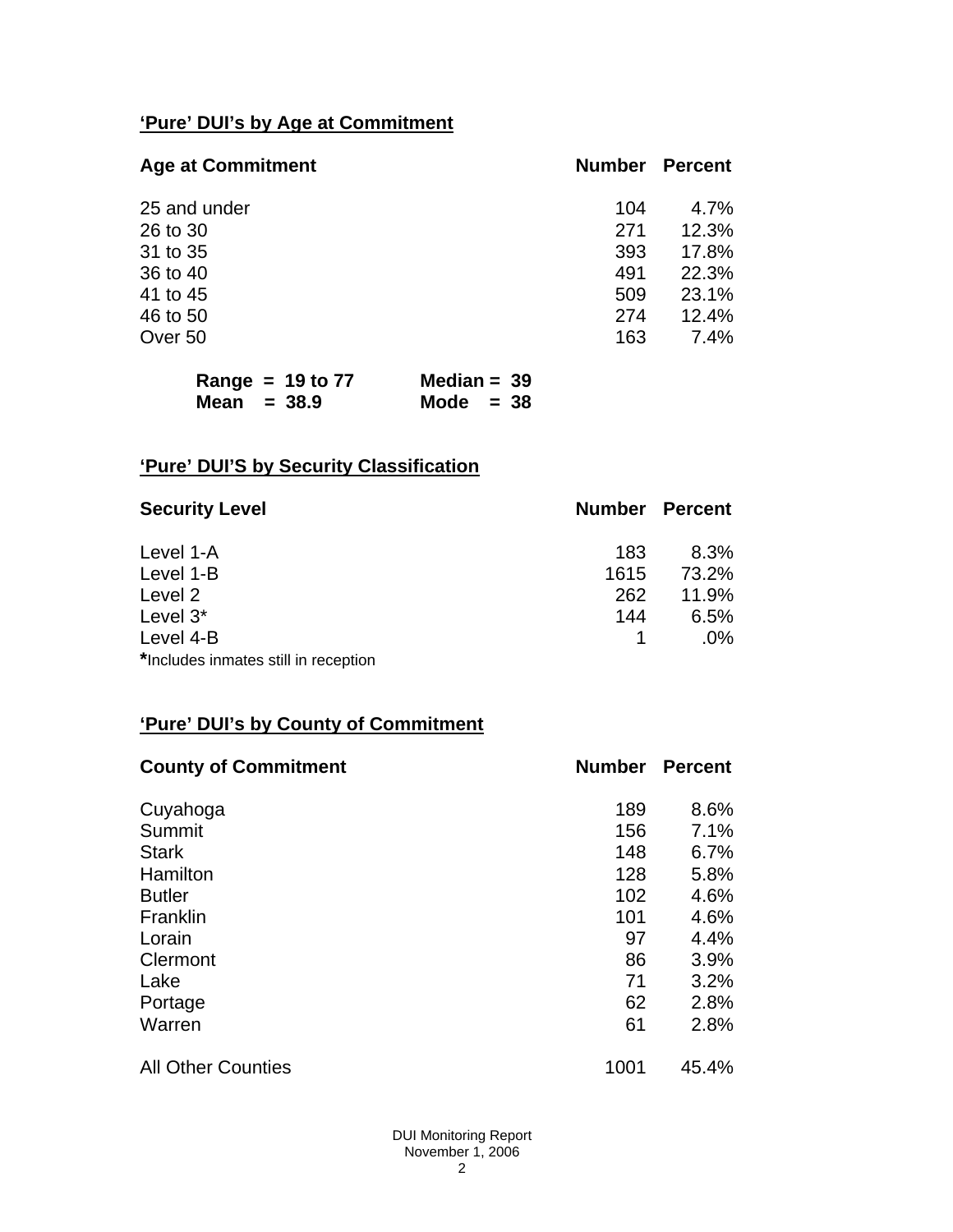# **'Pure' DUI's by Current Status**

| <b>Current Status</b>                  | <b>Number Percent</b> |        |
|----------------------------------------|-----------------------|--------|
| <b>Currently Incarcerated</b>          | 478                   | 21.7%  |
| <b>Judicial Release</b>                | 337                   | 15.3%  |
| <b>Released under PRC</b>              | 758                   | 34.3%  |
| Released to Appeal Bond                | 6                     | .3%    |
| <b>Furlough (Transitional Control)</b> | 74                    | 3.4%   |
| <b>Vacated Sentence</b>                | 10                    | .5%    |
| <b>Court Order</b>                     | 10                    | .5%    |
| Death of Inmate                        | 15                    | $.7\%$ |
| Released at Expiration of Prison Term* | 517                   | 23.4%  |

\*Released without post-release control; of the 799 releases since January 2004, 430 were expiration of prison term (53.8%), compared with 161 inmates released onto PRC (which included 119 males who successfully completed the DUI IPP sentence reduction program, seven females who successfully completed the Camp Meridian IPP program and two females who completed the ORW education intensive program).

# **'Pure' DUI's by Length of Sentence (in months)**

| <b>Length of Sentence</b>           |                  | <b>Number Percent</b> |
|-------------------------------------|------------------|-----------------------|
| Two Months (mandatory sentence)     | 49               | 2.2%                  |
| Three to Six Months                 | 271              | 12.3%                 |
| Seven to Eleven Months              | 206              | 9.3%                  |
| <b>Twelve Months</b>                | 576              | 26.1%                 |
| Thirteen to Seventeen Months        | 198              | 9.0%                  |
| <b>Eighteen Months</b>              | 174              | 7.9%                  |
| Nineteen to Twenty-four Months      | 329              | 14.9%                 |
| <b>Twenty-five to Thirty Months</b> | 152 <sub>1</sub> | 6.9%                  |
| Thirty-one to Thirty-five Months    | 1                |                       |
| Thirty-six to Forty-seven Months    | 141              | 6.4%                  |
| Forty-eight to Fifty-nine Months    | 79               | 3.6%                  |
| <b>Sixty Months or more</b>         | 29               | 1.3%                  |
| Mode $= 12$ months                  |                  |                       |
| Median $= 13$ months                | Mean             | $= 18.2$ months       |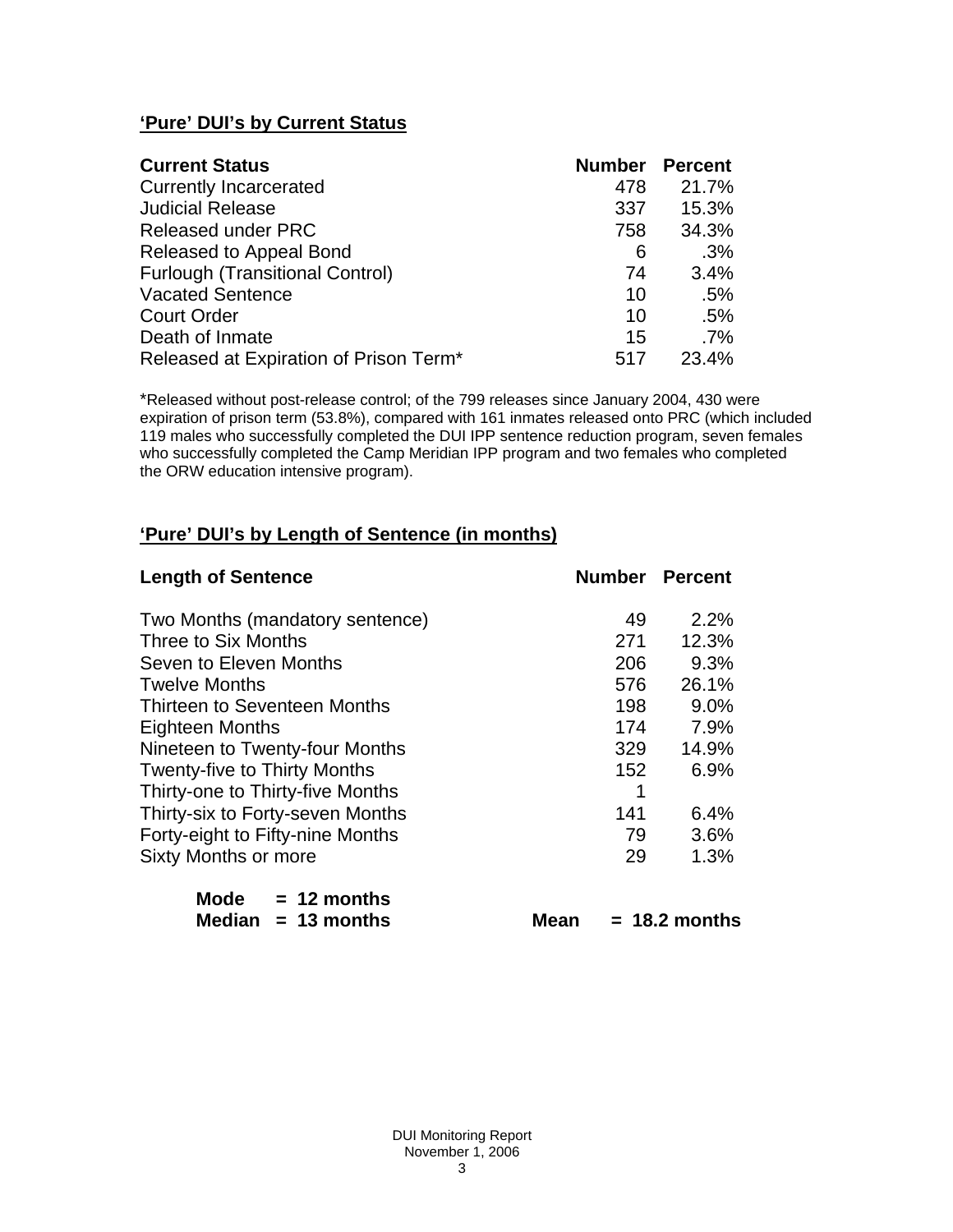# **'Pure' DUI's by Number of Prior Incarcerations**

| <b>Number of Prior Incarcerations</b> | Number Percent |          |
|---------------------------------------|----------------|----------|
| None                                  | 1307           | 59.3%    |
| One                                   | 506            | 22.9%    |
| Two                                   | 234            | $10.6\%$ |
| Three or more                         | 158.           | 7.2%     |

## **'Pure' DUI's Currently Incarcerated by Parent Institution\* (11/1/06)**

| <b>Institution</b>                                    | Number         | <b>Percent</b> | # in<br>Camp   |
|-------------------------------------------------------|----------------|----------------|----------------|
| <b>Allen Correctional Institution</b>                 | 8              | 1.7%           |                |
| <b>Belmont Correctional Institution</b>               | 23             | 4.8%           | 9              |
| <b>Chillicothe Correctional Institution</b>           | 13             | 2.7%           |                |
| <b>Corrections Reception Center</b>                   | 24             | 5.0%           |                |
| Dayton Correctional Institution                       | 4              | .8%            |                |
| <b>Franklin Pre-Release Center</b>                    | $\overline{4}$ | .8%            |                |
| <b>Grafton Correctional Institution</b>               | 9              | 1.9%           |                |
| <b>Hocking Correctional Institution</b>               | 8              | 1.7%           |                |
| Lake Erie Correctional Institution                    | 12             | 2.5%           |                |
| <b>Lebanon Correctional Institution</b>               | $\overline{2}$ | .4%            |                |
| <b>London Correctional Institution</b>                | 31             | 6.5%           | 7              |
| <b>Lorain Correctional Institution</b>                | 30             | 6.3%           |                |
| <b>Madison Correctional Institution</b>               | 4              | .8%            |                |
| <b>Mansfield Correctional Institution</b>             | 8              | 1.7%           |                |
| <b>Marion Correctional Institution</b>                | 5              | 1.0%           |                |
| <b>Noble Correctional Institution</b>                 | 21             | 4.4%           |                |
| North Central Correctional Institution                | 8              | 1.7%           |                |
| <b>North Coast Correctional Treatment Facility</b>    | 142            | 29.8%          | $16**$         |
| <b>Northeast Pre-Release Center</b>                   | $\overline{2}$ | .4%            |                |
| <b>Oakwood Correctional Facility</b>                  | $\overline{2}$ | .4%            |                |
| Ohio Reformatory for Women                            | 13             | 2.7%           |                |
| <b>Ohio State Penitentiary</b>                        | $\overline{2}$ | .4%            | 2              |
| <b>Pickaway Correctional Institution</b>              | 75             | 15.7%          |                |
| <b>Richland Correctional Institution</b>              | 9              | 1.9%           |                |
| <b>Ross Correctional Institution</b>                  | 10             | 2.1%           | $\overline{4}$ |
| Southeastern Correctional Institution                 | $\overline{2}$ | .4%            |                |
| <b>Southern Ohio Correctional Facility</b>            | $\mathbf{1}$   | .2%            |                |
| <b>Toledo Correctional Institution</b>                | $\overline{2}$ | .4%            | 2              |
| <b>Trumbull Correctional Institution</b><br>$N = 478$ | $\overline{4}$ | .8%            | $4***$         |
| * La alcoala a diamanta a carrietta carried           |                |                |                |

\*Includes inmates out to court \*\*In DUI IPP program at NCCTF

\*\*\*Female inmates in TCI camp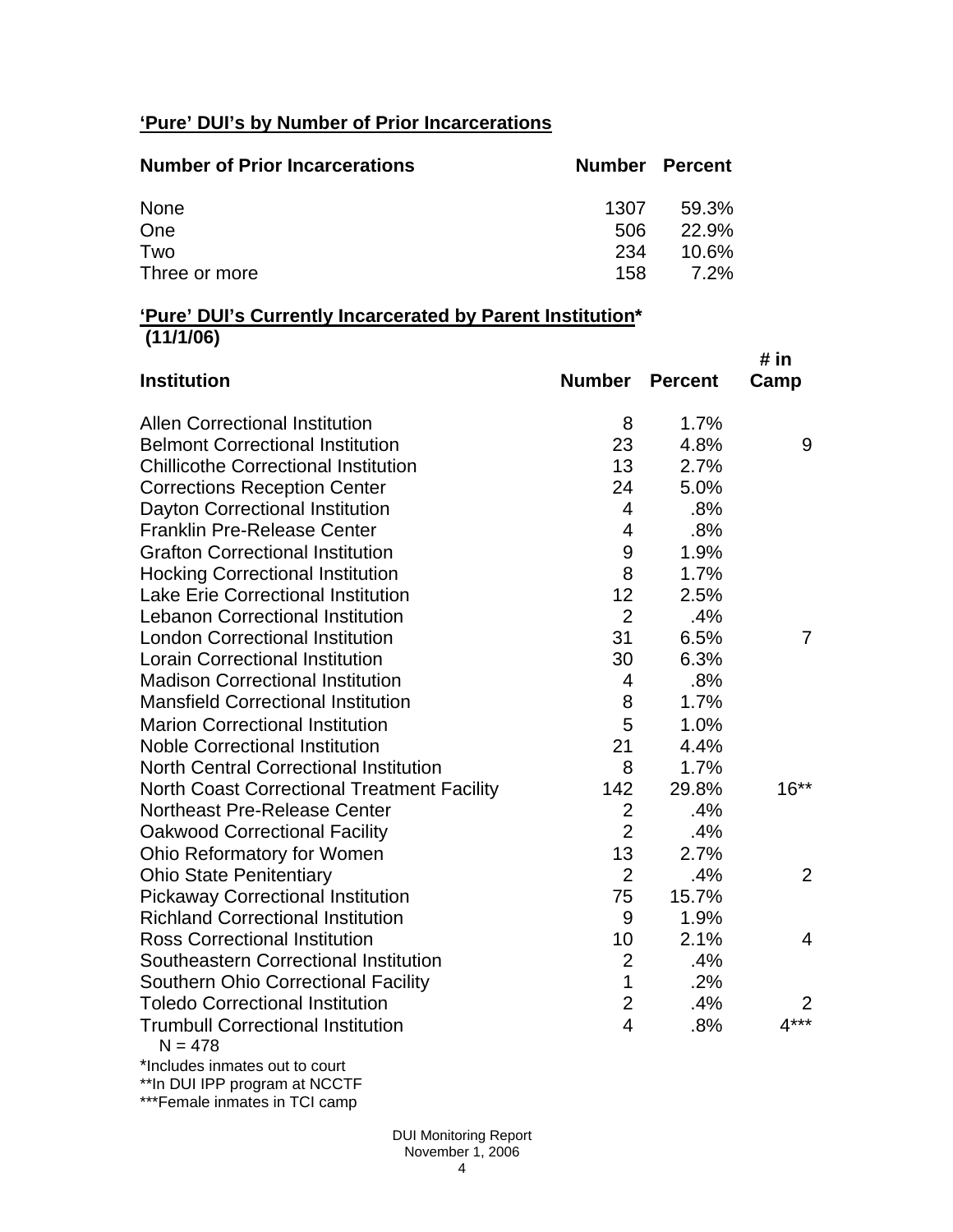# **'PURE' DUI OFFENDERS COMPARISON OF SELECTED RELEASE TYPES DEMOGRAPHICS AND TIME SERVED/TIME SAVED VARIABLES 11/1/06**

|                                                                                | <b>Release Types</b>        |                                                                         |                                                    |                                      |                           |                               |                                                     |                                 |  |
|--------------------------------------------------------------------------------|-----------------------------|-------------------------------------------------------------------------|----------------------------------------------------|--------------------------------------|---------------------------|-------------------------------|-----------------------------------------------------|---------------------------------|--|
| <b>Variables</b>                                                               | Post-<br>Release<br>Control |                                                                         | <b>IPP</b> with<br>Post-<br>Release<br>Control**** |                                      | Judicial<br>Release       |                               | Expiration<br>of Sentence<br>with No<br>Supervision |                                 |  |
|                                                                                | N                           | $\%$ *                                                                  | $\mathsf{N}$                                       | $%$ *                                | N                         | $\%$ *                        | N                                                   | $\%$                            |  |
| <b>TOTAL</b>                                                                   | 436                         |                                                                         | 310                                                |                                      | 337                       |                               | 517                                                 |                                 |  |
| Race:<br>White<br>African-American<br><b>Native American</b><br>Asian<br>Other | 413<br>21<br>$\overline{2}$ | 94.7<br>4.8<br>$.5\,$                                                   | 294<br>13<br>1<br>$\overline{2}$                   | 94.8<br>4.2<br>.3<br>$\overline{.7}$ | 316<br>20<br>$\mathbf{1}$ | 93.8<br>5.9<br>$\overline{2}$ | 481<br>32<br>1<br>1<br>$\overline{2}$               | 93.0<br>6.2<br>$\cdot$ .2<br>.4 |  |
| Gender:<br>Male<br>Female                                                      | 419<br>17                   | 96.1<br>3.9                                                             | 310                                                | 100.0                                | 302<br>35                 | 89.6<br>10.4                  | 483<br>34                                           | 93.4<br>6.6                     |  |
| Age:<br>Mean<br>Median<br>Mode                                                 |                             | 38.4<br>37.6<br>37.9<br>39.0<br>37.0<br>38.0<br>36.0***<br>42.0<br>38.0 |                                                    |                                      | 38.9<br>39.0<br>44.0      |                               |                                                     |                                 |  |
| <b>Commitment County:</b><br>Major Urban**<br><b>All Others</b>                | 194<br>242                  | 44.5<br>55.5                                                            | 97<br>213                                          | 31.3<br>68.7                         | 8<br>229                  | 31.8<br>68.2                  | 190<br>327                                          | 36.8<br>63.2                    |  |

\*Column totals = 100%

\*\*Cuyahoga, Franklin, Hamilton, Lucas, Montgomery, Stark and Summit

\*\*\*Multiple modes; lowest value is shown

\*\*\*\* Males completing the DUI IPP at NCCTF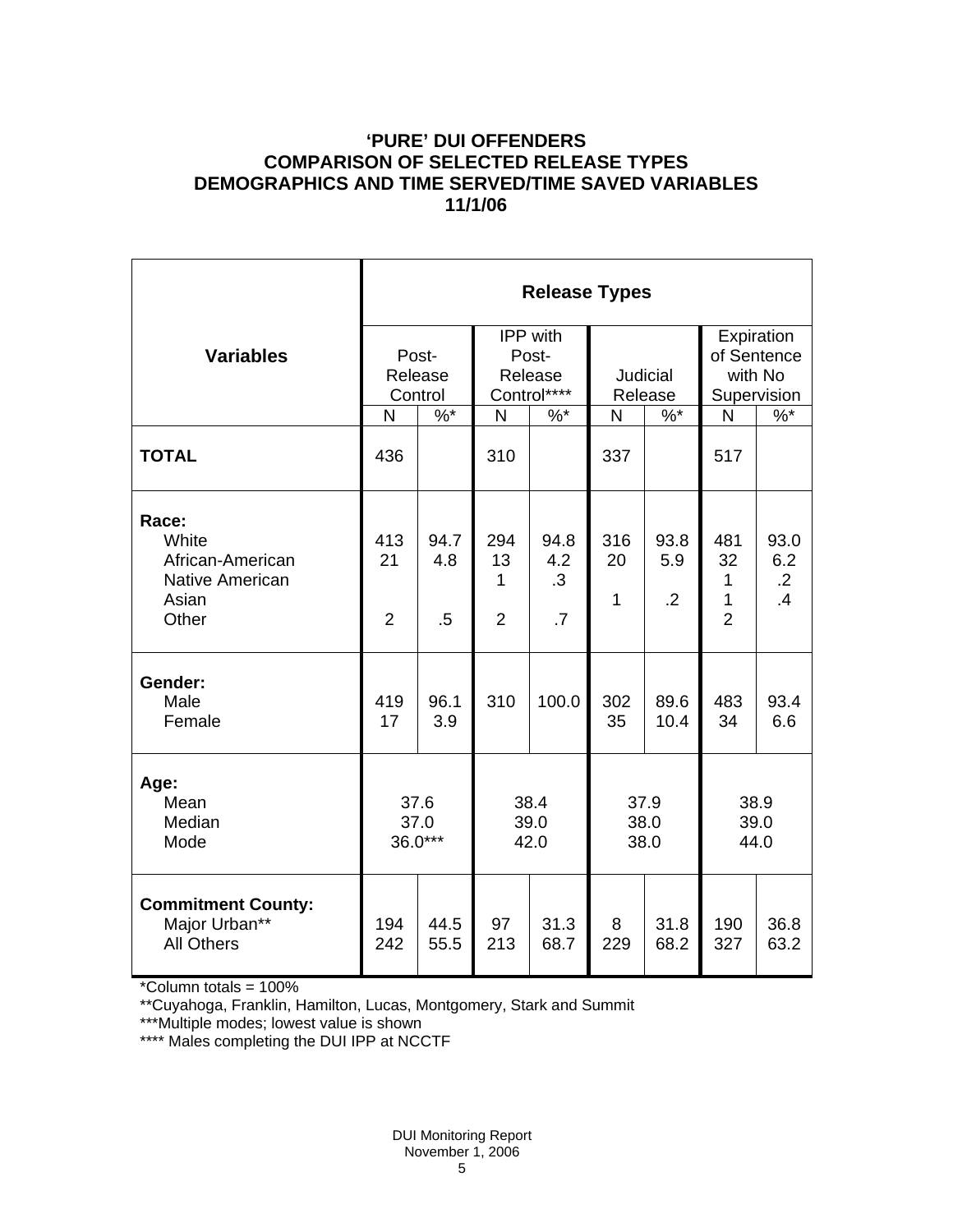|                                                                                               | <b>Release Types</b>        |                                                                                                                            |                                         |                                              |                       |                            |                                                       |                            |  |
|-----------------------------------------------------------------------------------------------|-----------------------------|----------------------------------------------------------------------------------------------------------------------------|-----------------------------------------|----------------------------------------------|-----------------------|----------------------------|-------------------------------------------------------|----------------------------|--|
| <b>Variables</b>                                                                              | Post-<br>Release<br>Control |                                                                                                                            | IPP with<br>Post-<br>Release<br>Control |                                              | Judicial<br>Release   |                            | Expiration of<br>Sentence<br>(with No<br>Supervision) |                            |  |
| <b>Sentence Length</b><br>(Months):<br>Mean<br>Median<br>Mode                                 |                             | $\%$ *<br>$\%$ *<br>$\frac{9}{6}$ *<br>N<br>N<br>N<br>11.6<br>19.4<br>19.3<br>12.0<br>18.0<br>17.0<br>12.0<br>12.0<br>12.0 |                                         | $\frac{9}{6}$ *<br>N<br>13.9<br>12.0<br>12.0 |                       |                            |                                                       |                            |  |
| <b>Number of Priors:</b><br>None<br>One<br>Two<br>Three or More                               | 235<br>105<br>45<br>48      | 54.2<br>24.3<br>10.4<br>11.1                                                                                               | 205<br>74<br>22<br>9                    | 66.1<br>23.9<br>7.1<br>2.9                   | 228<br>55<br>32<br>22 | 67.7<br>16.3<br>9.5<br>6.5 | 307<br>120<br>51<br>39                                | 59.4<br>23.2<br>9.9<br>7.5 |  |
| <b>Time Served (Months):</b><br>Mean<br>Median<br>Mode                                        | 9.1<br>7.9<br>$4.6**$       |                                                                                                                            | 6.6<br>5.4<br>5.7                       |                                              | 5.4<br>3.6<br>$2.2**$ |                            | 10.9<br>8.6<br>10                                     |                            |  |
| <b>Time Saved Through</b><br><b>Early Release (Months):</b><br>Mean<br>Median<br>Mode<br>1000 | N/A                         |                                                                                                                            | 11.4<br>7.5<br>$6.1***$                 |                                              | 13.5<br>11.5<br>9.2   |                            | N/A                                                   |                            |  |

\*Column totals = 100%

\*\*Multiple modes; lowest value is shown